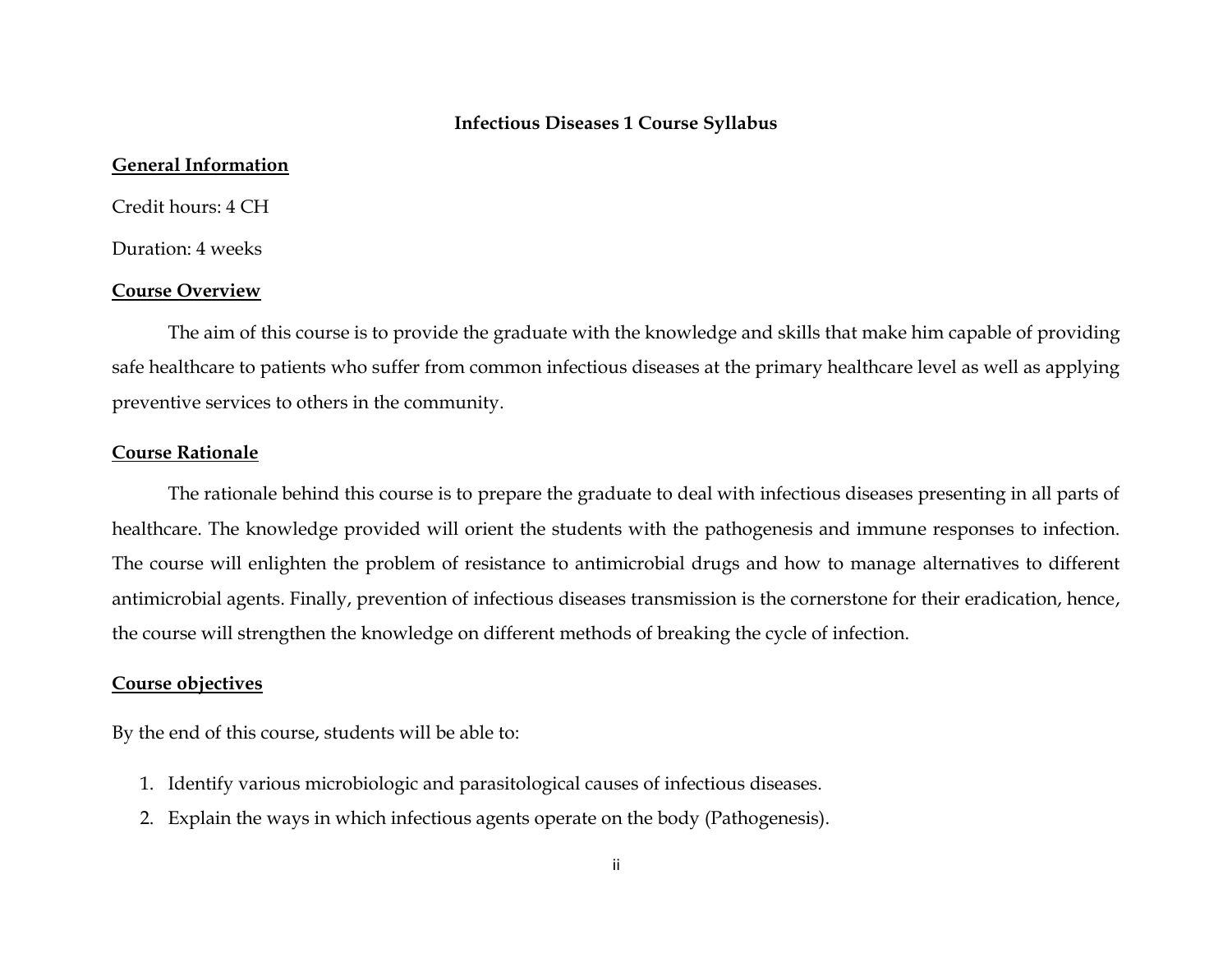- 3. Describe altered structure and function of the body major organ systems in various infectious diseases.
- 4. Demonstrate knowledge of antimicrobial drugs' actions: therapeutics and pharmacokinetics.
- 5. Apply knowledge of biomedical sciences relevant to the clinical problem at hand.
- **6.** Demonstrate basic sciences specific practical skills and procedures relevant to medical practice.
- 7. Explain the epidemiological triad, risk factors and the changing concepts of disease causation.
- 8. Explain the epidemiological triad, risk factors and the changing concepts of disease causation.
- 9. Apply principles of descriptive and analytic epidemiology to study distribution and determinants of their community health problems and plan appropriate prevention and control measures.
- 10. Identify the role of health promotion in enabling people to increase control over their own health.

# **Required Text**

Notes on Module Infectious Diseases 1. Alexandria University of Medicine.

# **Recommended Engagement**

# **<http://www.med.alexu.edu.eg/me>**

# **Etiquette during Tutorial sessions**

- 1. Communicate and share ideas with other partners and staff members.
- 2. Respect the rules and disciplines for the course attendance.
- 3. React properly with staff members, assistant staff, and colleagues.
- 4. Accept valuable criticism.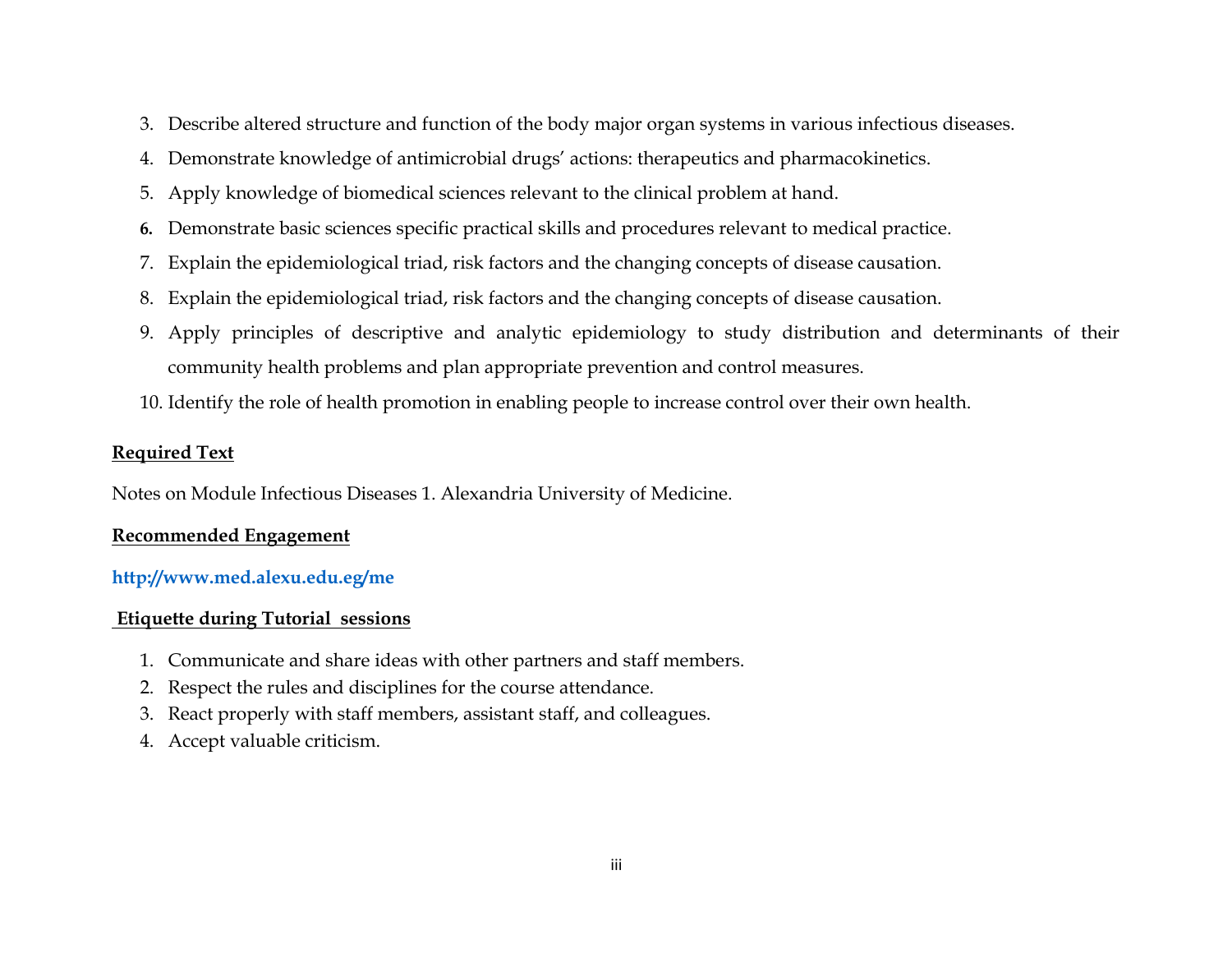# **Tasks**

|  |                   |                        | <b>Topic</b> | <b>Uploaded Lectures</b>                                                                                                                                               | <b>Practical</b>                                                                                            |
|--|-------------------|------------------------|--------------|------------------------------------------------------------------------------------------------------------------------------------------------------------------------|-------------------------------------------------------------------------------------------------------------|
|  |                   | <b>Monday</b><br>27/9  | Microbiology | Lectures 1,2,3<br>Microbial world and Bacterial cell structure<br>Bacterial growth & requirements & Bacterial<br>spores<br>Pathogenesis of bacterial infection lecture | Group discussion for<br>lectures                                                                            |
|  | Week <sub>1</sub> |                        | Parasitology | Lecture 1<br>$\bullet$<br><b>General Introduction to Medical Parasitology</b>                                                                                          | <b>General introduction</b><br>to Medical<br>Parasitology:<br>Group discussion &<br>Formative<br>assessment |
|  |                   | <b>Tuesday</b><br>28/9 | Microbiology | Re-visit your lectures                                                                                                                                                 | <b>Sampling for</b><br>microbiological<br>diagnosis                                                         |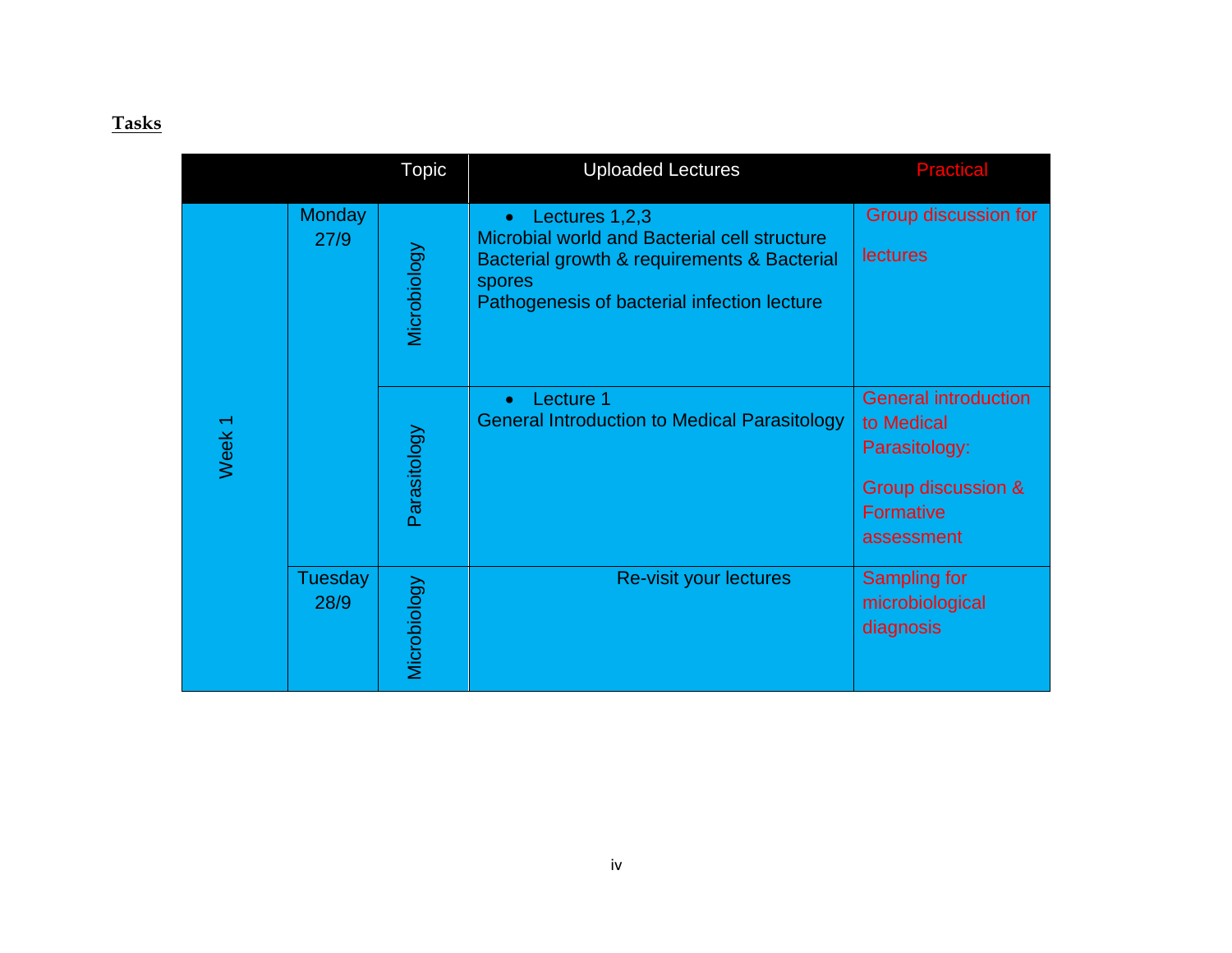|  |              | Parasitology         | Lecture 2,3<br>$\bullet$<br>Introduction to trematodes<br>Introduction to cestodes                                                                                                                   | Introduction to<br>trematodes and<br>cestodes:<br>Group discussion &<br><b>Formative</b><br>assessment. |
|--|--------------|----------------------|------------------------------------------------------------------------------------------------------------------------------------------------------------------------------------------------------|---------------------------------------------------------------------------------------------------------|
|  |              | training<br>Clinical |                                                                                                                                                                                                      | Abdominal<br>examination                                                                                |
|  | Wed.<br>29/9 | Microbiology         | Lectures 4,5.6<br>$\bullet$<br>General features & classification of viruses<br>Viral replication and bacteriophage<br><b>Bacterial Genetics</b>                                                      | Group discussion for<br><b>lectures</b>                                                                 |
|  |              | Pharmacology         | $\bullet$ Lectures1,2,3,4<br>Principles of antimicrobial use<br>Cell wall synthesis inhibitors I<br>Cell wall synthesis inhibitors II<br>Cell wall synthesis inhibitors III<br>+ pretutorial lecture | <b>Prescribing for</b><br>infectious diseases 1                                                         |
|  |              | Clinical<br>training |                                                                                                                                                                                                      | Abdominal<br>examination                                                                                |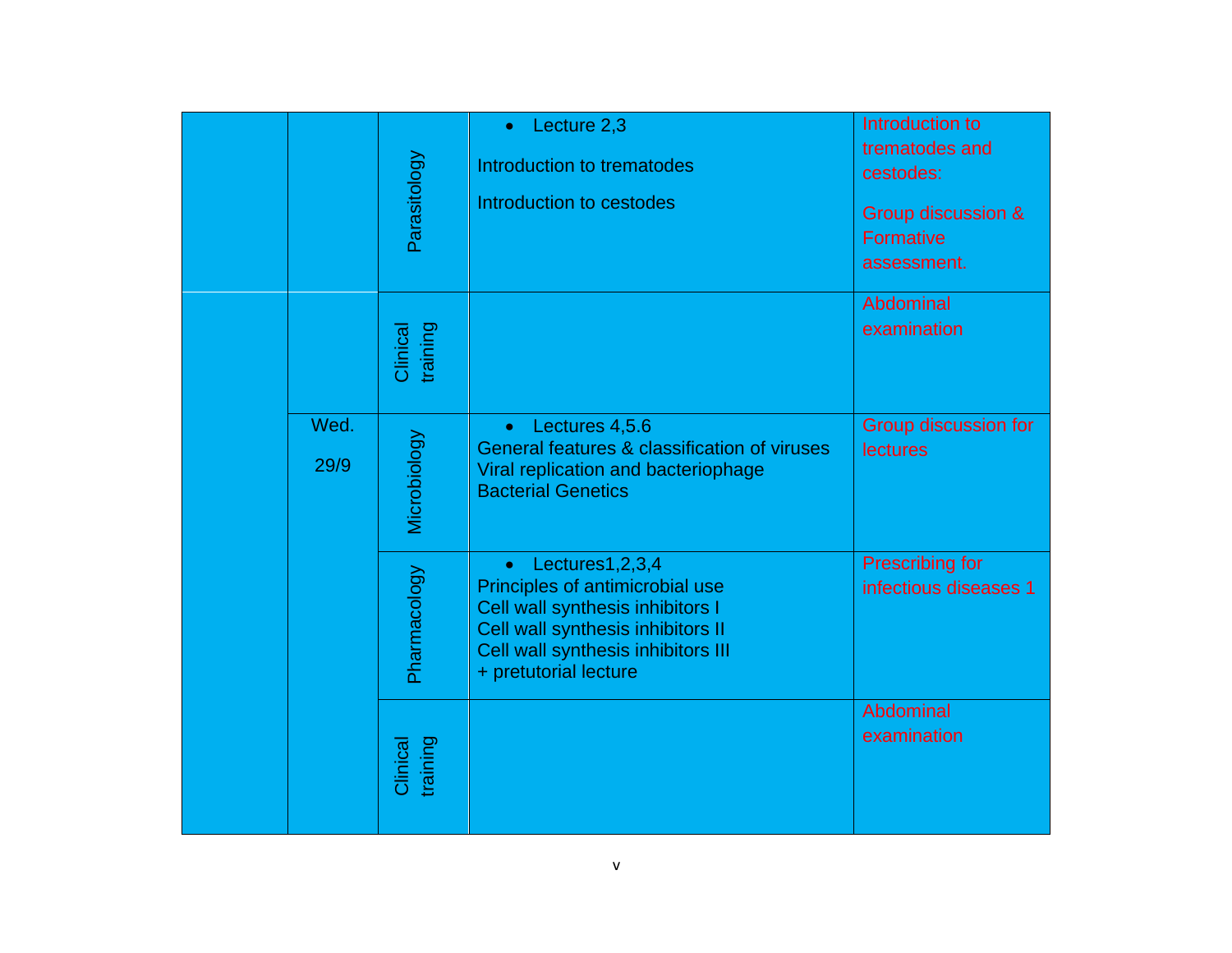|                | Community<br>Medicine | Terminology relevant to infectious diseases         |                                                                                                                                                   |
|----------------|-----------------------|-----------------------------------------------------|---------------------------------------------------------------------------------------------------------------------------------------------------|
| Thurs.<br>30/9 | Microbiology          | Re-visit your lectures                              | Lab diagnosis of<br><b>Bacterial infections</b>                                                                                                   |
|                | Parasitology          | Lecture 4<br>$\bullet$<br>Introduction to nematodes | Introduction to<br>Nematodes:<br>Group discussion &<br><b>Formative</b><br>assessment.<br><b>Practical: General</b><br>morphology of<br>helminths |
|                | training<br>Clinical  |                                                     | Abdominal<br>examination                                                                                                                          |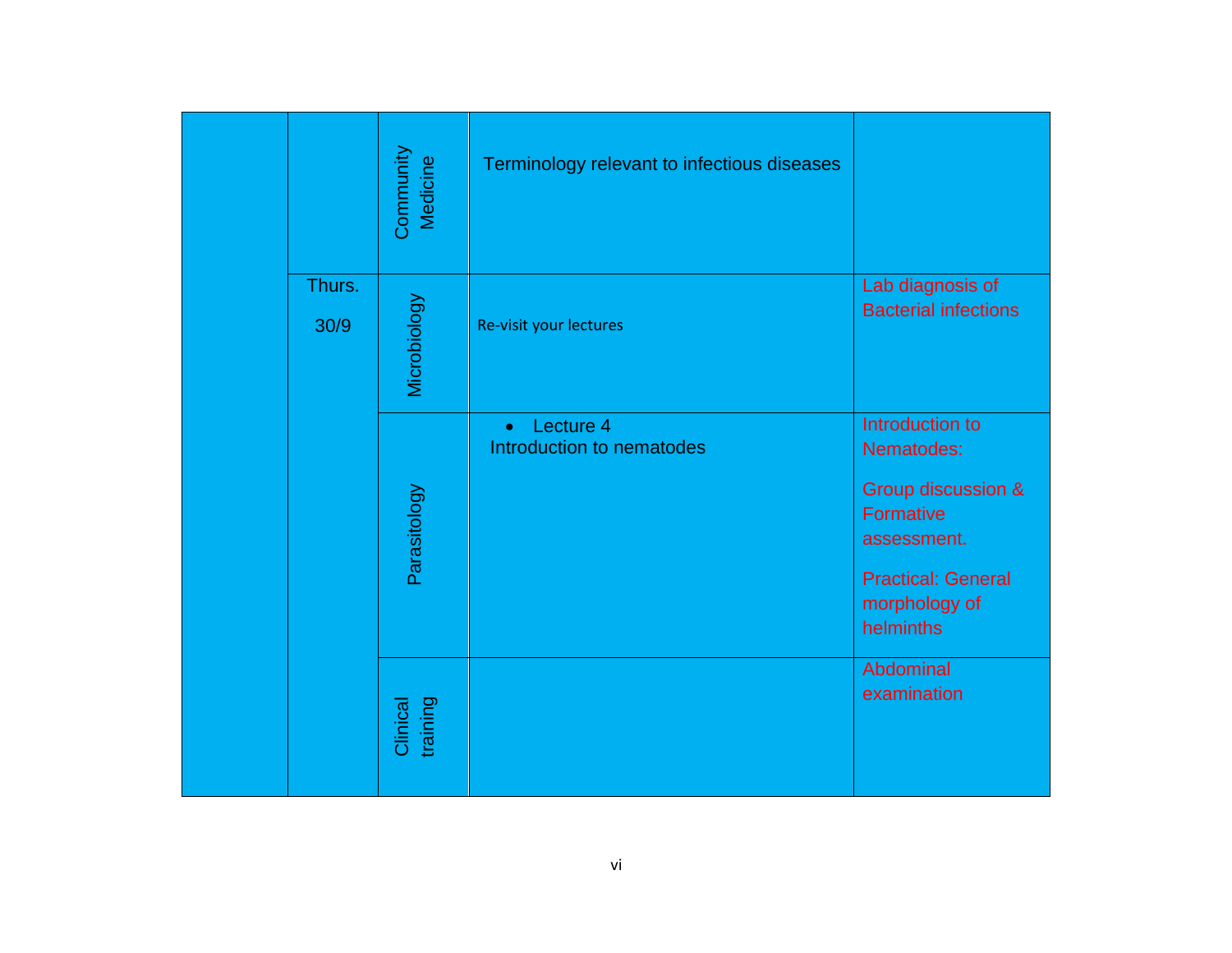|                   | <b>Tuesday</b><br>$5/10$ | Microbiology         | Lectures 7,8,11<br><b>Mechanisms of Action of Antibacterial</b><br>Agents<br>Bacterial resistance to chemotherapeutic<br>agents<br>Gram negative bacteria                                            | Group discussion for<br><b>Lectures</b>                                      |
|-------------------|--------------------------|----------------------|------------------------------------------------------------------------------------------------------------------------------------------------------------------------------------------------------|------------------------------------------------------------------------------|
|                   |                          | Pharmacology         | Lectures 5,6,7<br>Protein synthesis inhibitors I<br>Protein synthesis inhibitors II<br>Nucleic acid synthesis and function inhibitor<br>+ urinary antiseptic + cell membrane<br>synthesis inhibitors | <b>Prescribing for</b><br>infectious diseases 2                              |
| Week <sub>2</sub> |                          | Clinical<br>training |                                                                                                                                                                                                      | Abdominal<br>examination                                                     |
|                   | Wed.<br>6/10             | Microbiology         | • Lectures 9,10<br>Staphylococci<br>Streptococci                                                                                                                                                     | Lab diagnosis of<br>staphylococcal and<br>streptococcal<br><b>infections</b> |
|                   |                          | Microbiology         | Re-visit your lectures                                                                                                                                                                               | Decontamination                                                              |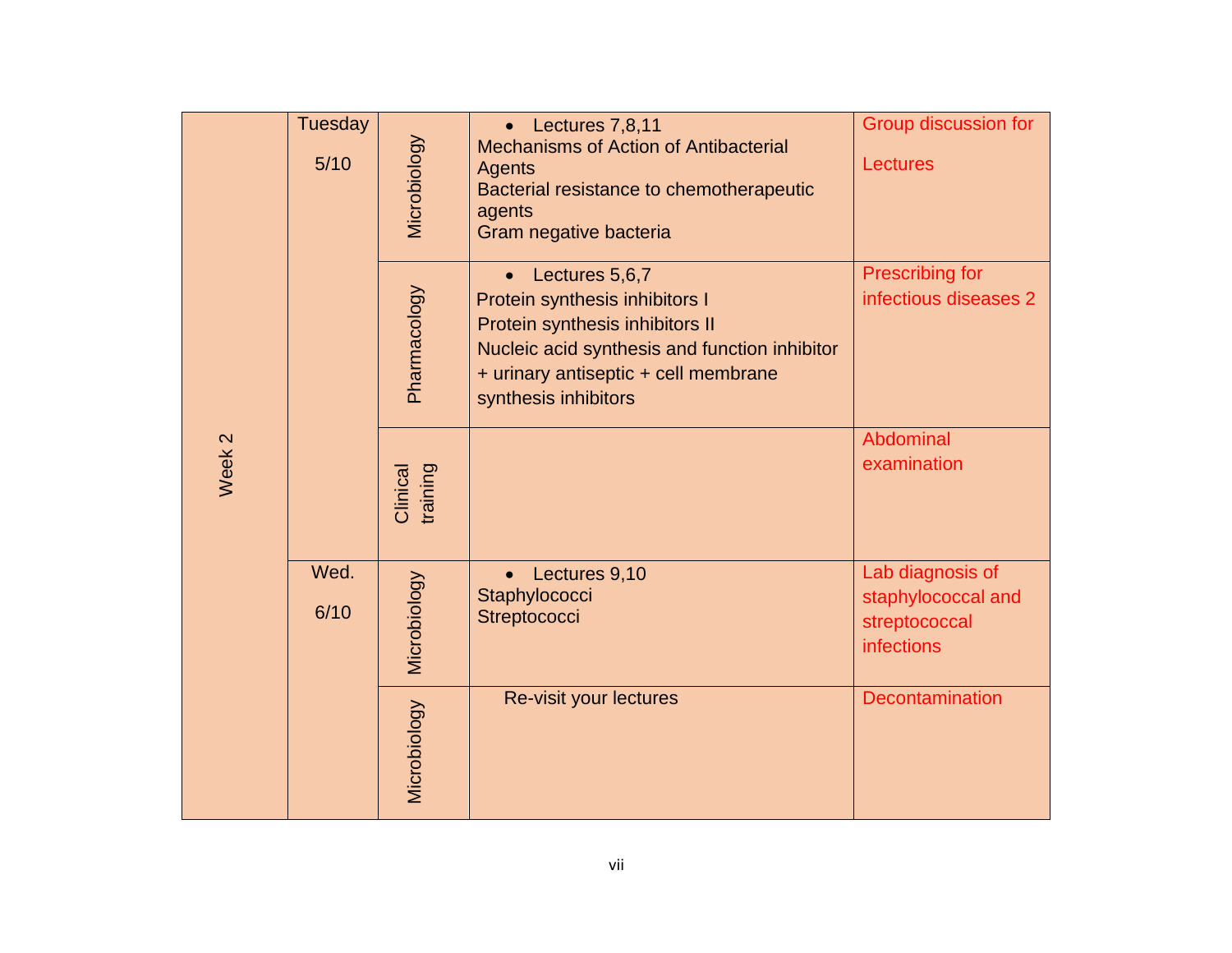|                   |                         | training<br>Clinical      |                                                                                                                                                                                             | Abdominal<br>examination                       |
|-------------------|-------------------------|---------------------------|---------------------------------------------------------------------------------------------------------------------------------------------------------------------------------------------|------------------------------------------------|
|                   |                         | <b>Community Medicine</b> | Cycle of infection                                                                                                                                                                          |                                                |
| Week <sub>3</sub> | <b>Tuesday</b><br>12/10 | <b>Microbiology</b>       | Lectures 12, 13, 14, 16<br>$\bullet$<br><b>Antigens and antibodies</b><br><b>Complement and MHC</b><br>Innate immunity<br>Immune response to infectious agents:<br><b>Adaptive immunity</b> | <b>Group discussion for</b><br><b>lectures</b> |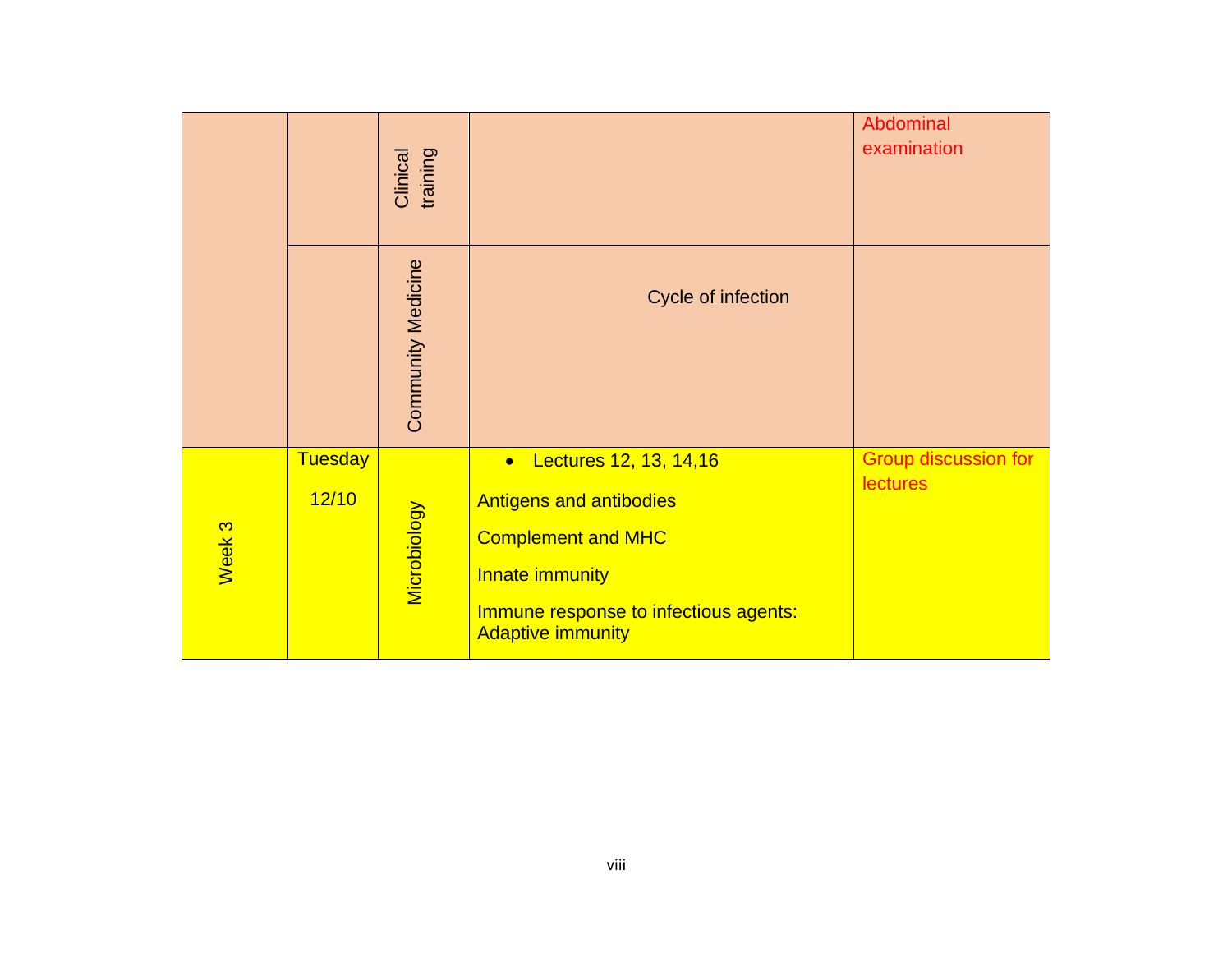|               |                      | Lecture 5<br>$\bullet$<br>Introduction to protozoa | Introduction to<br>Protozoa:                                                                                               |
|---------------|----------------------|----------------------------------------------------|----------------------------------------------------------------------------------------------------------------------------|
|               | Parasitology         |                                                    | <b>Group discussion &amp;</b><br><b>Formative</b><br>assessment.<br><b>Practical: General</b><br>morphology of<br>protozoa |
|               | training<br>Clinical |                                                    | Abdominal<br>examination                                                                                                   |
| Wed.<br>13/10 | <b>Microbiology</b>  | <b>Re-visit your lectures</b>                      | <b>Serological tests</b>                                                                                                   |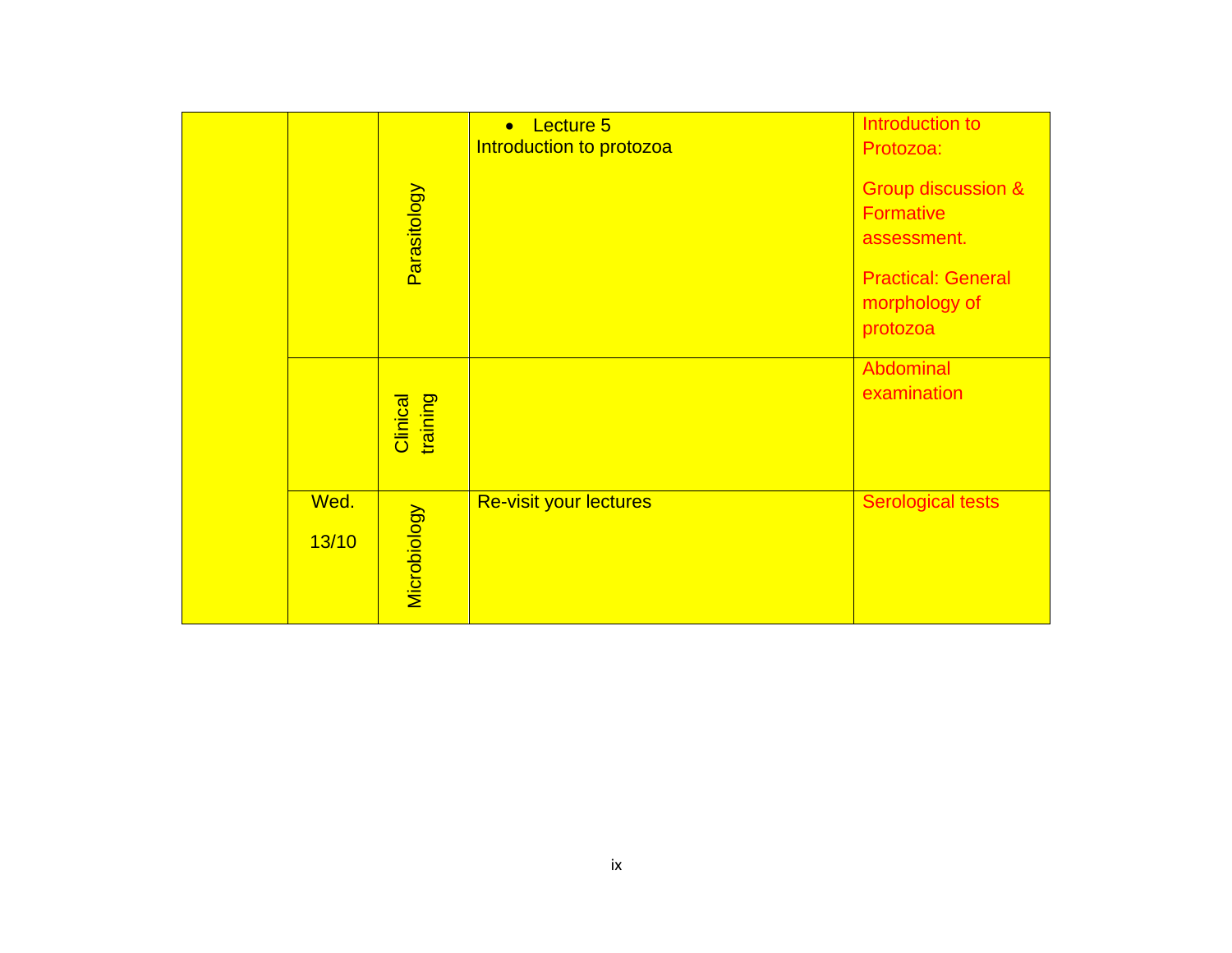|                 | Parasitology | Lectures 6, 7<br>$\bullet$<br><b>Introduction to Medical Entomology</b><br>Toxaemia and allergy caused by arthropods | Introduction to<br>medical entomology<br><b>Toxaemia and allergy</b><br>caused by<br>arthropods<br><b>Group discussion &amp;</b><br><b>Formative</b><br>assessment |
|-----------------|--------------|----------------------------------------------------------------------------------------------------------------------|--------------------------------------------------------------------------------------------------------------------------------------------------------------------|
| Thurs.<br>14/10 | Microbiology | <b>Re-visit your lectures</b>                                                                                        | Lab diagnosis of viral<br>infection                                                                                                                                |
|                 | Pharmacology | Lectures 8, 10<br>$\bullet$<br><b>Antifungal drugs</b><br><b>Anthelminthic drugs</b>                                 | <b>Prescribing for</b><br>infectious diseases 3                                                                                                                    |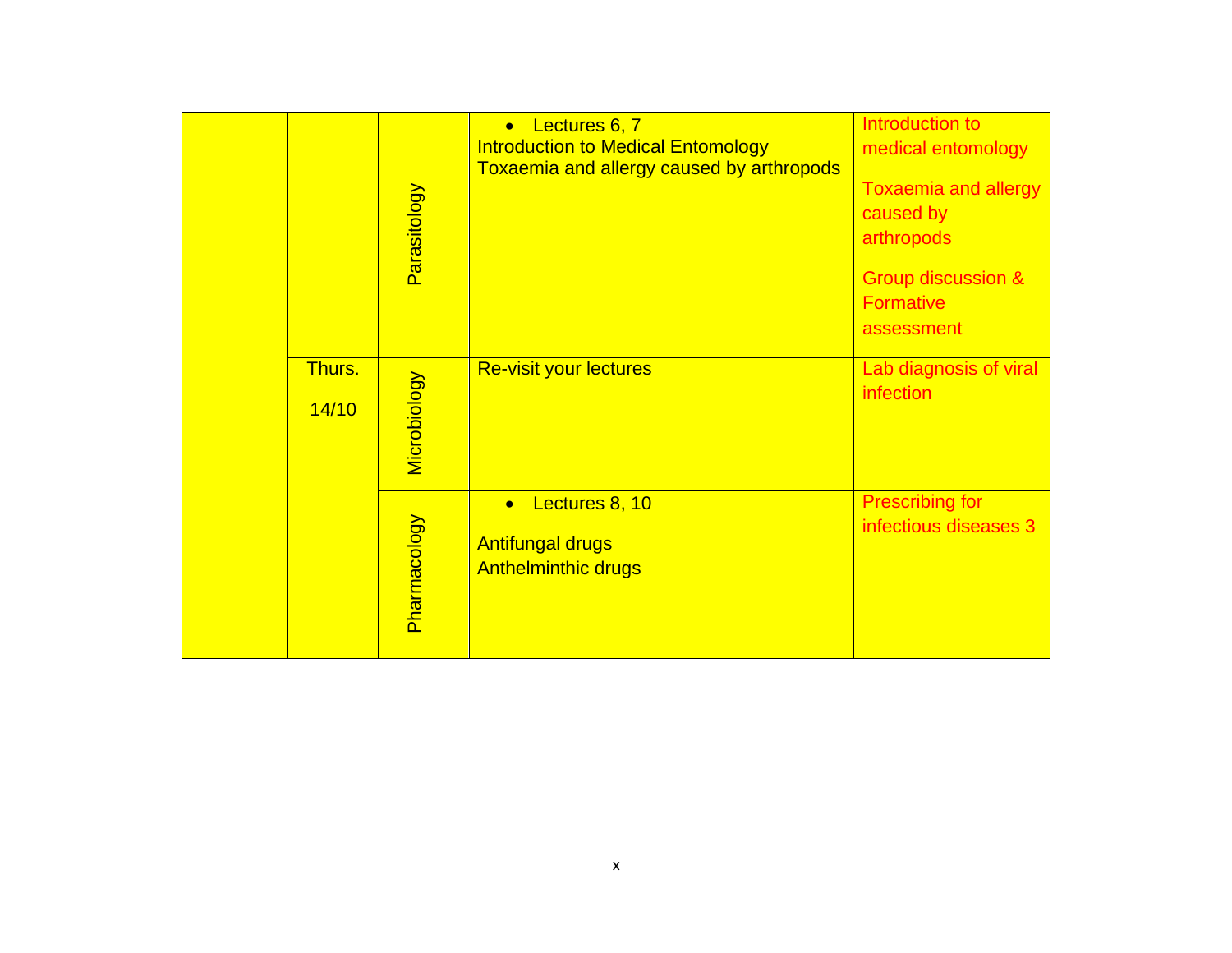|                   |                         | <b>Community Medicine</b> | <b>Principles of prevention and control</b><br>of communicable diseases                                        |                                                                                                                               |
|-------------------|-------------------------|---------------------------|----------------------------------------------------------------------------------------------------------------|-------------------------------------------------------------------------------------------------------------------------------|
|                   | <b>Tuesday</b><br>19/10 | Microbiology              | Lectures 15, 17, 18<br>$\bullet$<br><b>Cytokines and Interferon</b><br><b>Vaccines</b><br><b>Herpes family</b> | Group discussion for<br><b>lectures</b>                                                                                       |
| Week <sub>4</sub> |                         | Parasitology              | Lecture 8<br><b>Myiasis</b>                                                                                    | Myiasis:<br>Group discussion &<br><b>Formative</b><br>assessment.<br><b>Practical: General</b><br>morphology of<br>arthropods |
|                   | Wed.<br>20/10           | Microbiology              | Lecture 19<br>$\bullet$<br>Introduction to medical mycology                                                    | Group discussion for<br><b>lectures</b><br>Lab. Diagnosis of<br>fungal infections                                             |